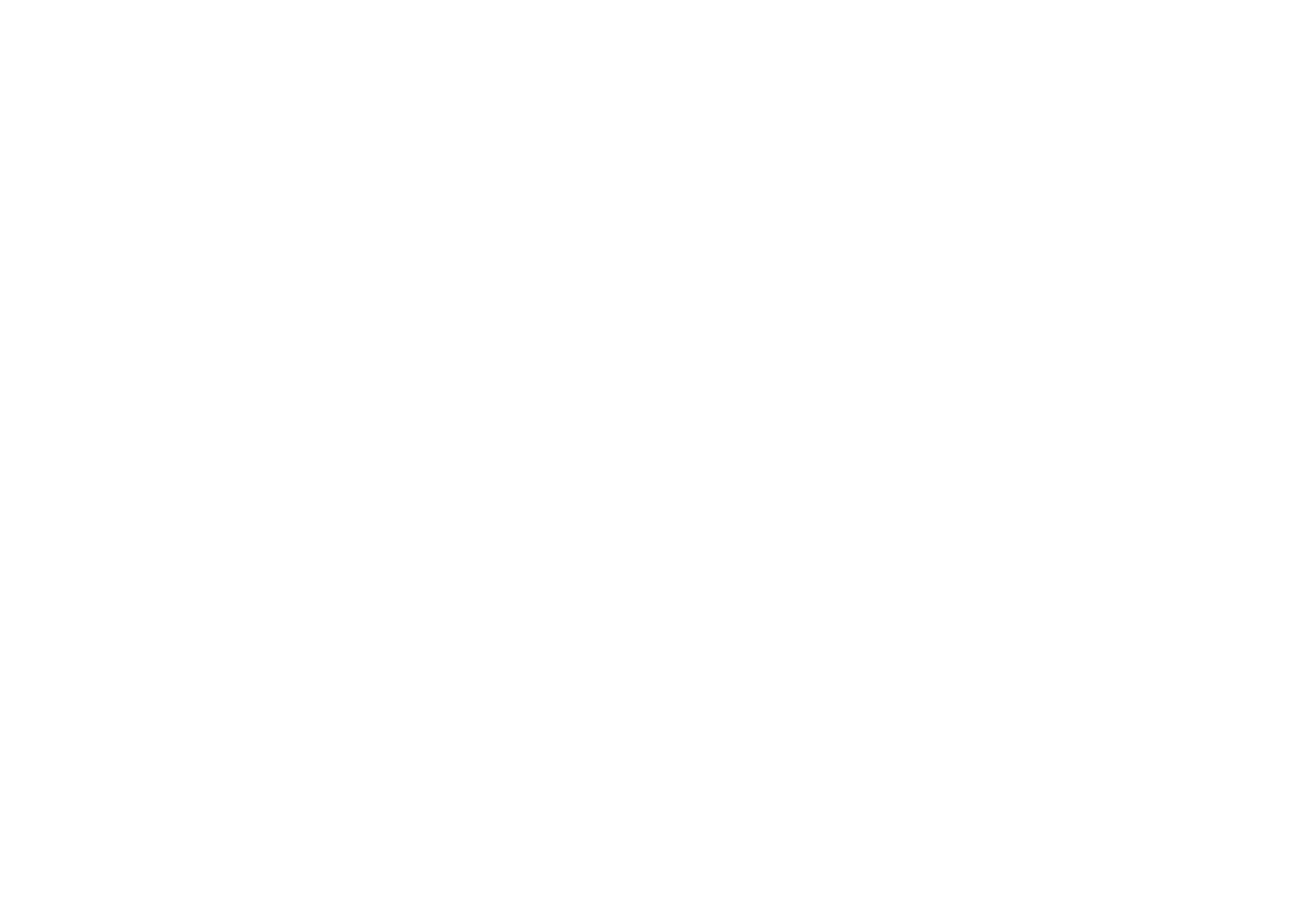**St. Gregory's RC Primary School School Sport Premium Breakdown and Impact - 2020/21**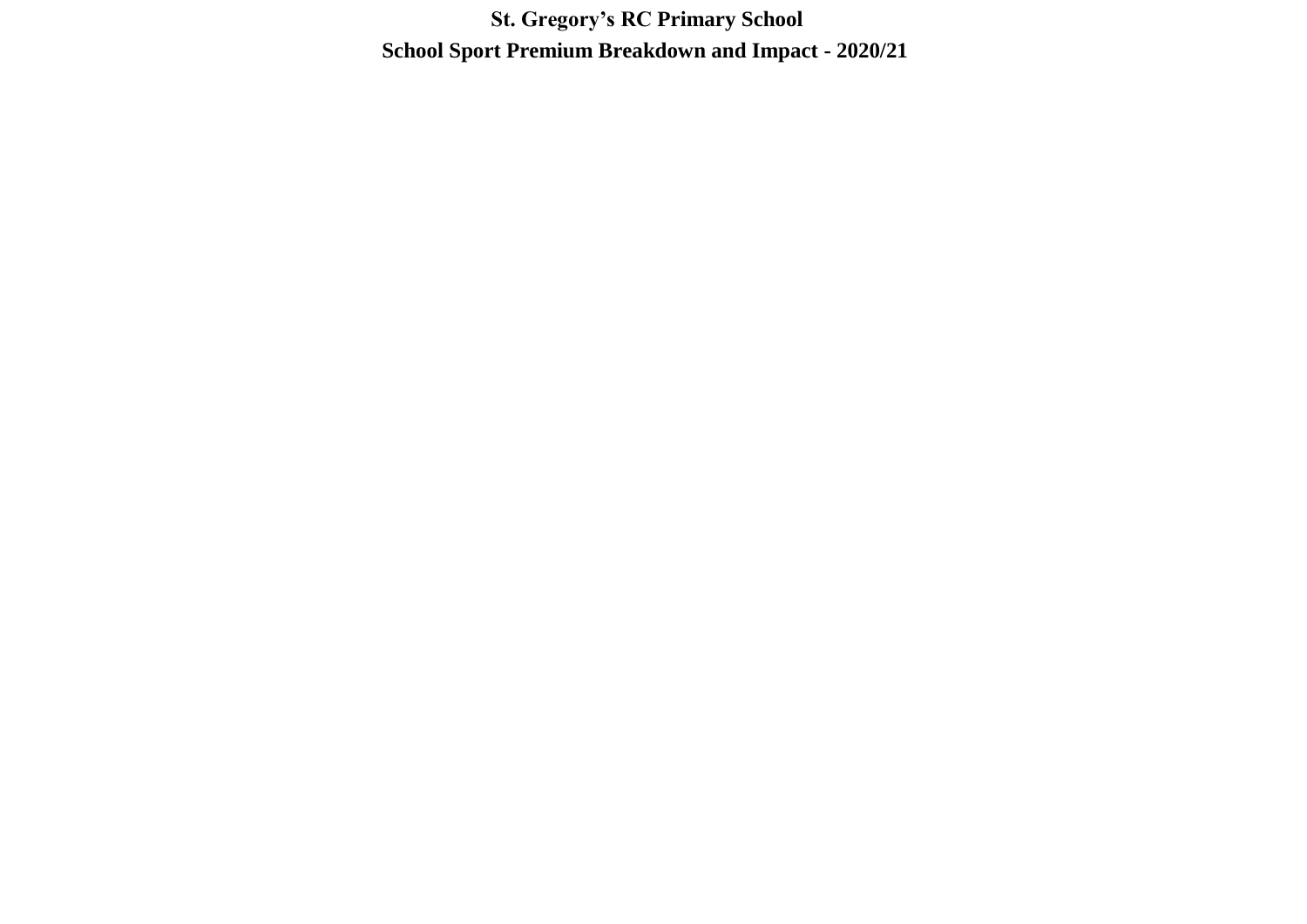| Total amount carried over from 2019/20                                              | £4557.00              |
|-------------------------------------------------------------------------------------|-----------------------|
| Total amount allocated for 2020/21                                                  | £17855.00 (£22412.00) |
| How much (if any) do you intend to carry over from this total fund into 2021/22?    | £8877.00              |
| Total amount allocated for 2021/22                                                  | £17855.00             |
| Total amount of funding for 2021/22. To be spent and reported on by 31st July 2022. | £13535.00             |

## **Swimming Data**

Please report on your Swimming Data below.

| Meeting national curriculum requirements for swimming and water safety.<br>N.B. Complete this section to your best ability. For example you might have practised safe self-rescue techniques on<br>dry land which you can then transfer to the pool when school swimming restarts.<br>Due to exceptional circumstances priority should be given to ensuring that pupils can perform safe self rescue even<br>if they do not fully meet the first two requirements of the NC programme of study | The last accurate set of swimming data held<br>for the Y6 cohort was when this class were in<br>Y4.<br>The class did receive information on water<br>safety during swimming lessons and also in<br>pastoral care lesson and from a visit from the<br><b>RNLI</b> visits. |
|------------------------------------------------------------------------------------------------------------------------------------------------------------------------------------------------------------------------------------------------------------------------------------------------------------------------------------------------------------------------------------------------------------------------------------------------------------------------------------------------|--------------------------------------------------------------------------------------------------------------------------------------------------------------------------------------------------------------------------------------------------------------------------|
| What percentage of your current Year 6 cohort swim competently, confidently and proficiently over a distance of at<br>least 25 metres?<br>N.B. Even though your pupils may swim in another year please report on their attainment on leaving primary school<br>at the end of the summer term 2020.<br>Please see note above                                                                                                                                                                    | 86%                                                                                                                                                                                                                                                                      |
| What percentage of your current Year 6 cohort use a range of strokes effectively [for example, front crawl, backstroke<br>and breaststroke]?<br>Please see note above                                                                                                                                                                                                                                                                                                                          | 86%                                                                                                                                                                                                                                                                      |
| What percentage of your current Year 6 cohort perform safe self-rescue in different water-based situations?                                                                                                                                                                                                                                                                                                                                                                                    | 93%                                                                                                                                                                                                                                                                      |
| Schools can choose to use the Primary PE and sport premium to provide additional provision for swimming but this<br>must be for activity over and above the national curriculum requirements. Have you used it in this way?                                                                                                                                                                                                                                                                    | Yes/No                                                                                                                                                                                                                                                                   |
| Created by: /<br>Supported by:<br>SPORT<br>COACHING<br><b>TRUST</b>                                                                                                                                                                                                                                                                                                                                                                                                                            |                                                                                                                                                                                                                                                                          |

**LOTTERY FUNDED** 



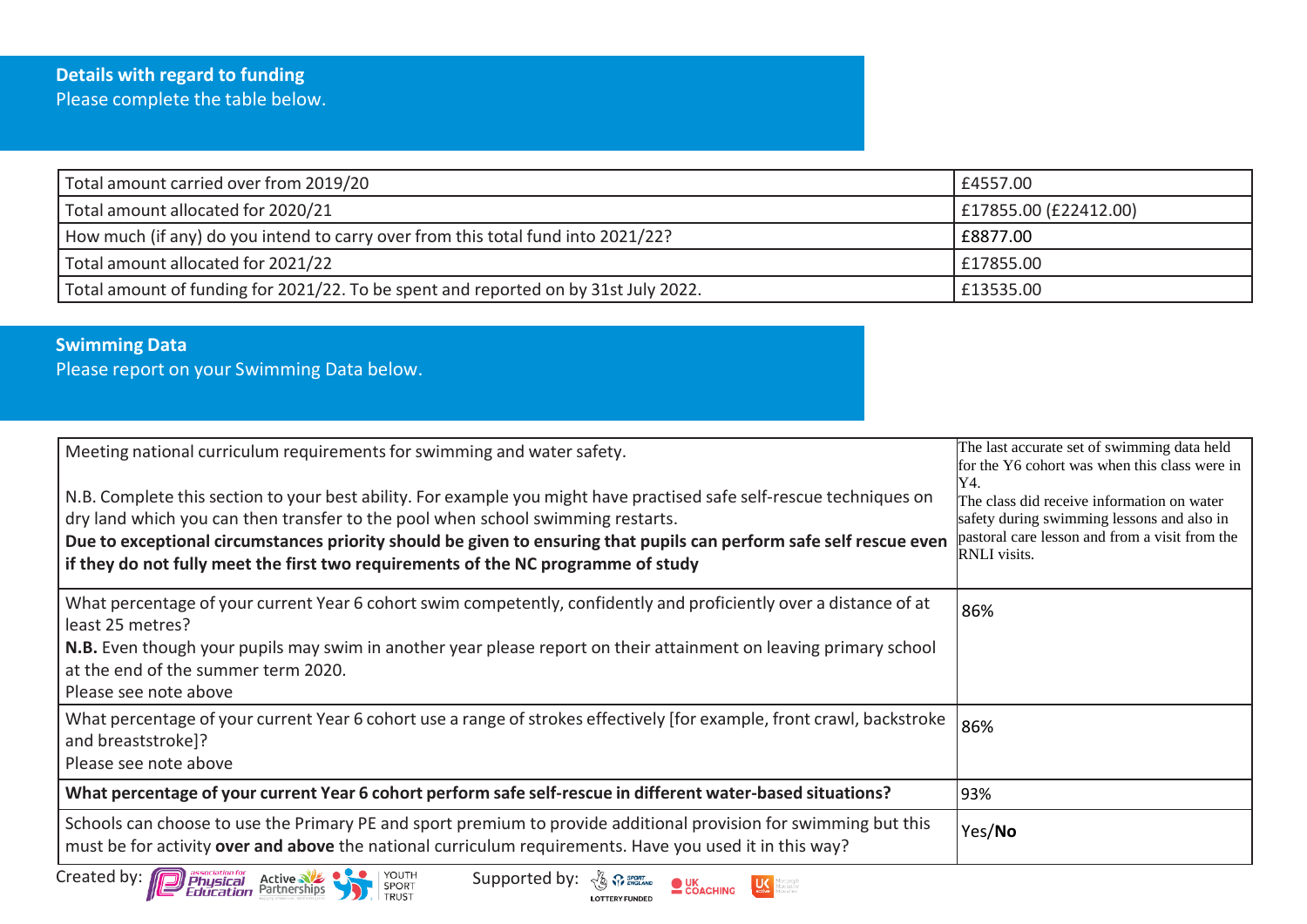## **Action Plan and Budget Tracking**

Capture your intended annual spend against the 5 key indicators. Clarify the success criteria and evidence of impact that you intend to measure to evaluate for pupils today and for the future.

| Academic Year: 2020/21                                                                                                                                                                                                                                                                                                               | <b>Total fund allocated:</b><br><b>Date Updated:</b>                                                                                                                                                                                                                                                                                                                                                                                                                      |                                                                                                                                          |                                                                                                                                                                                                                                                                                                                                                |                                                                                                                                                                                                                                                                                                                                                                                                                                                           |
|--------------------------------------------------------------------------------------------------------------------------------------------------------------------------------------------------------------------------------------------------------------------------------------------------------------------------------------|---------------------------------------------------------------------------------------------------------------------------------------------------------------------------------------------------------------------------------------------------------------------------------------------------------------------------------------------------------------------------------------------------------------------------------------------------------------------------|------------------------------------------------------------------------------------------------------------------------------------------|------------------------------------------------------------------------------------------------------------------------------------------------------------------------------------------------------------------------------------------------------------------------------------------------------------------------------------------------|-----------------------------------------------------------------------------------------------------------------------------------------------------------------------------------------------------------------------------------------------------------------------------------------------------------------------------------------------------------------------------------------------------------------------------------------------------------|
| Key indicator 1: The engagement of all pupils in regular physical activity - Chief Medical Officers guidelines recommend that<br>primary school pupils undertake at least 30 minutes of physical activity a day in school                                                                                                            | Percentage of total allocation:<br>%                                                                                                                                                                                                                                                                                                                                                                                                                                      |                                                                                                                                          |                                                                                                                                                                                                                                                                                                                                                |                                                                                                                                                                                                                                                                                                                                                                                                                                                           |
| Intent                                                                                                                                                                                                                                                                                                                               | Implementation                                                                                                                                                                                                                                                                                                                                                                                                                                                            |                                                                                                                                          | Impact                                                                                                                                                                                                                                                                                                                                         |                                                                                                                                                                                                                                                                                                                                                                                                                                                           |
| Your school focus should be clear<br>what you want the pupils to<br>knowand be able to do and<br>about<br>what they need to learn and to<br>consolidate through practice:                                                                                                                                                            | Make sure your actions to<br>achieveare linked to your<br>intentions:                                                                                                                                                                                                                                                                                                                                                                                                     | <b>Funding</b><br>allocated                                                                                                              | <b>Evidence of impact: what</b><br>dopupils now know and<br>what can they now do?<br>What has changed?:                                                                                                                                                                                                                                        | <b>Sustainability and</b><br>suggestednext steps:                                                                                                                                                                                                                                                                                                                                                                                                         |
| To ensure all the children in our<br>school have access, knowledge or<br>the resources to enable them to<br>undertake at least 30 minutes of<br>physical activity a day whilst in<br>school.<br>Resource stock continuing checked<br>and updated when necessary.<br>(Order to be input Autumn Term<br>2021 especially Huff and Puff) | To enable all classes to have access<br>to the following movement<br>programmes:<br>Activate<br>Prayers with movement<br>French action rhymes<br>Mindfulness stretches and poses<br>Acti 5 and Passport to success<br>initiatives.<br>Walk to school week<br>September 2020 - July 2021<br>Huff and Puff equipment was<br>distributed to each class and used<br>in all break times to encourage<br>more movement and skill<br>development.<br>The timetable rota was also | No money<br>spent as<br>equipment<br>held used<br>however we<br>will need an<br>updated order<br>in Sept 21 with<br>carry over<br>money. | ALL pupils now understand that<br>short bursts of exercise can be<br>done throughout the day in<br>smaller spaces and individually.<br>You don't need expensive<br>equipment to be fit and healthy.<br>Children are playing more<br>games and challenging<br>themselves to targets outside in<br>the playground.<br><b>Timetabled sessions</b> | Daily activity sessions will be<br>firmly embedded in school<br>day.<br>The children understand that<br>access free exercise sessions<br>on line at home and now know<br>that exercise can be<br>completed in short bursts with<br>many ideas.<br>They will know the basic<br>exercises such as sit ups.<br>Burpees, squats etc and that<br>they can be done anyway and<br>are completely free.<br>Skills such as catching,<br>throwing, football skills, |





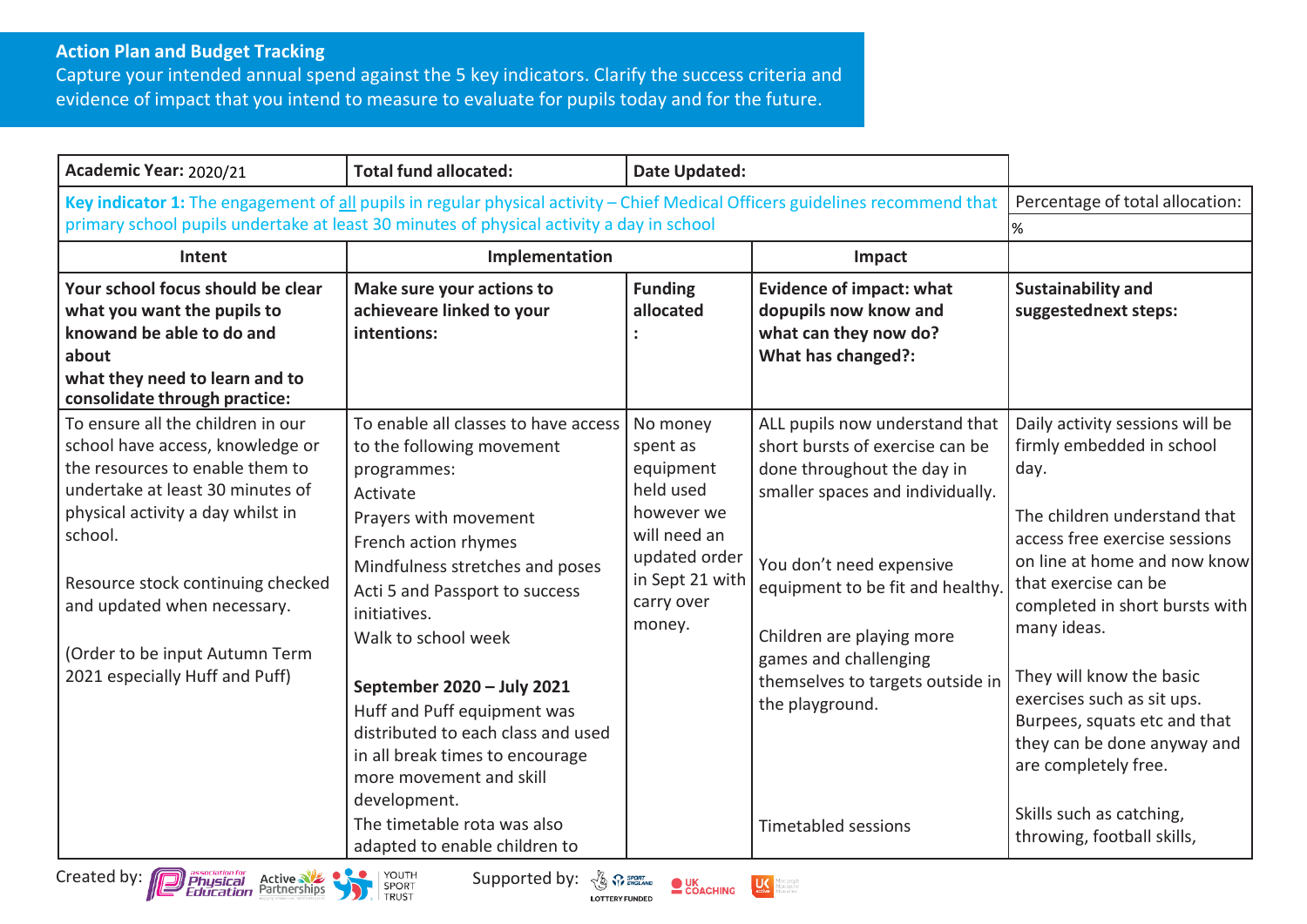| have more playground space and<br>use of outdoor facilities on a rota<br>system.                                                                                                                           | Observations<br>Pupil conversation | skipping and balance have<br>developed so will grow<br>continually next year. |
|------------------------------------------------------------------------------------------------------------------------------------------------------------------------------------------------------------|------------------------------------|-------------------------------------------------------------------------------|
| To start in September 2021.                                                                                                                                                                                |                                    |                                                                               |
| Year Five to continue to run the<br>Huff and Puff during break times<br>to encourage activity. They will                                                                                                   |                                    |                                                                               |
| also promote games and skipping<br>to teach the younger children new<br>activities to play on their own or<br>with friends.                                                                                |                                    |                                                                               |
| To ensure the huff and Puff Leaders<br>are trained and given a timetable.                                                                                                                                  |                                    |                                                                               |
| To ensure there is enough<br>equipment to use.                                                                                                                                                             |                                    |                                                                               |
| Children are taught new skills and<br>games which they can practise at<br>playtimes and outside of school<br>which will ultimately increase<br>physical level in both boys and girls<br>across the school. |                                    |                                                                               |
|                                                                                                                                                                                                            |                                    |                                                                               |





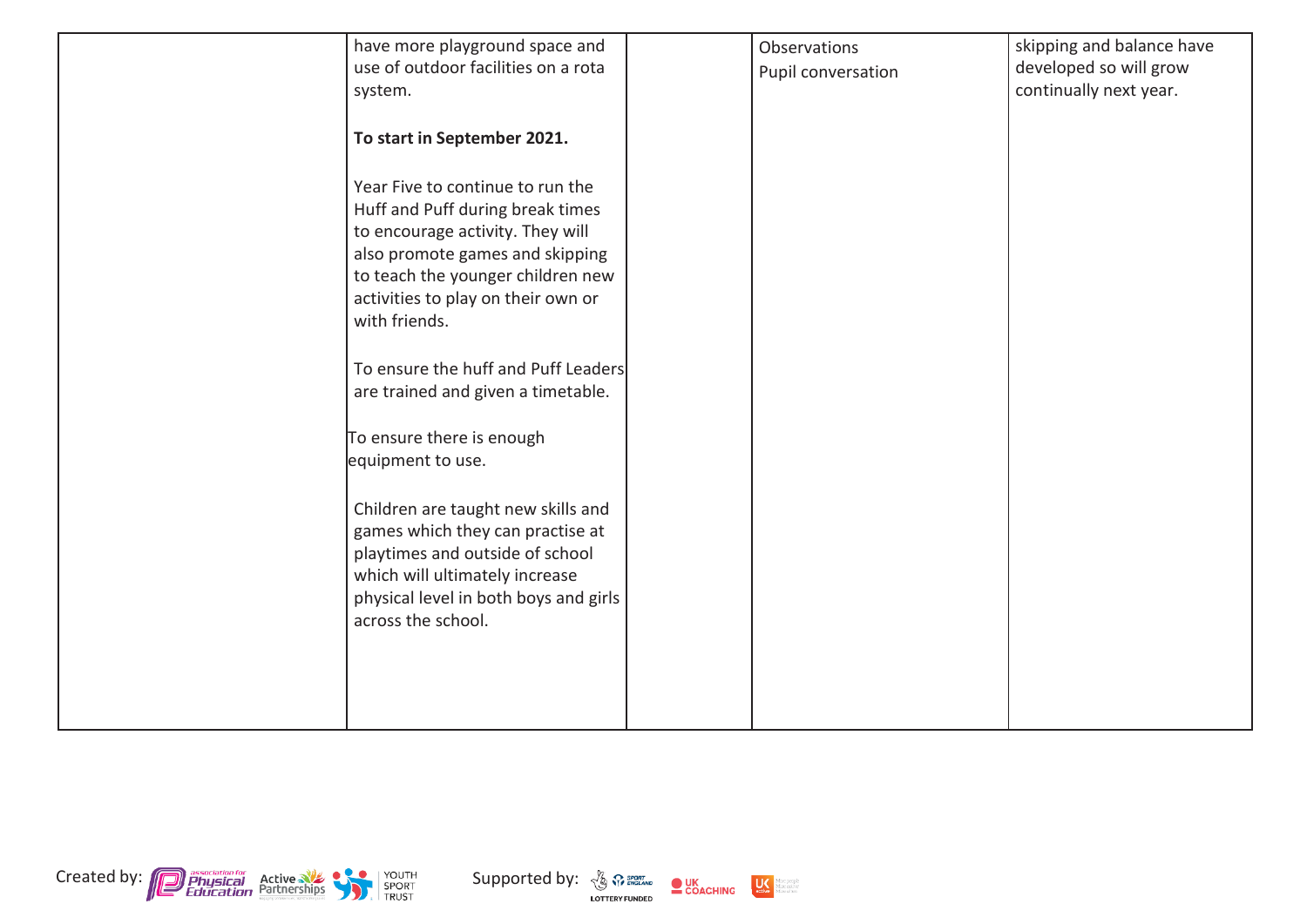| The 'Daily Mile' to the school<br>timetable.                                                                                                                                                                      | Meeting with the Daily Mile<br>coordinator completed and<br>introductory assemblies delivered<br>by Gary Young to each class.<br>Discuss with staff and implement<br>routes.<br><b>Build into timetables</b>                                                                                                                                                                                                                                                                                                                                                          | Free                                                     | Every class participated in the<br>Daily Mile. Most classes<br>participated every day.<br>Children much fitter and were<br>encouraged to try to beat their<br>own personal best.<br>Routes were adapted for each<br>class when necessary to<br>incorporate challenge and<br>enjoyment.                                                                                                                                                                                                                                                         | This will continue into 21/22<br>Academic Year                                                                                                                                                                                                                                                                                                                                            |
|-------------------------------------------------------------------------------------------------------------------------------------------------------------------------------------------------------------------|-----------------------------------------------------------------------------------------------------------------------------------------------------------------------------------------------------------------------------------------------------------------------------------------------------------------------------------------------------------------------------------------------------------------------------------------------------------------------------------------------------------------------------------------------------------------------|----------------------------------------------------------|------------------------------------------------------------------------------------------------------------------------------------------------------------------------------------------------------------------------------------------------------------------------------------------------------------------------------------------------------------------------------------------------------------------------------------------------------------------------------------------------------------------------------------------------|-------------------------------------------------------------------------------------------------------------------------------------------------------------------------------------------------------------------------------------------------------------------------------------------------------------------------------------------------------------------------------------------|
| To continue to buid upon skipping<br>skills throughout the school as a<br>means to develop skills, stamina<br>and increase activity levels<br>throughout the day and also<br>encourage movement out of<br>school. | To ensure strong progression of<br>skills throughout the school from<br>reception to Year Six.<br>Training delivered via internet by<br>specialist coaches - Skipping<br>School.<br>The skills will link to a skipping<br>competitive event.<br>Teacher and classroom support to<br>will receive CPD training and are<br>encouraged to join in or faciliate.<br>All classes will be taught skipping<br>skills relevant to their Key Stage<br>and all staff will promote skipping<br>within break times.<br>Skipping ropes purchased for<br>every child in the school. | £750.00<br>Various<br>skipping events<br>within the year | Training with all year groups<br>took place.<br>Skipping competition entered<br>but was not completed due to<br>COVID class closures. .<br>All year groups actively took<br>part in skipping due break times<br>and extra PE sessions took place<br>to develop specific skills.<br>Children were encouraged to<br>learn all skipping skills and<br>challenged. Encouragement was<br>given to all children whatever<br>level.<br>Evidence of skipping within<br>break times.<br>CPD for all teachers from<br>skipping workshop.<br>Observations | On-going training and use of<br>ropes in the yard.<br>Observation of more children<br>skipping during break times.<br>Children choosing skipping<br>including skipping with the<br>longer ropes.<br>The trained children will train<br>younger children and maybe<br>set up a skipping award<br>scheme.<br>All teachers trained in skipping<br>skills for their individual year<br>group. |



Created by: **Physical Physical Active State CONCITE SUPPORT** Supported by: **Second CONCITE CONCHING LAS** 

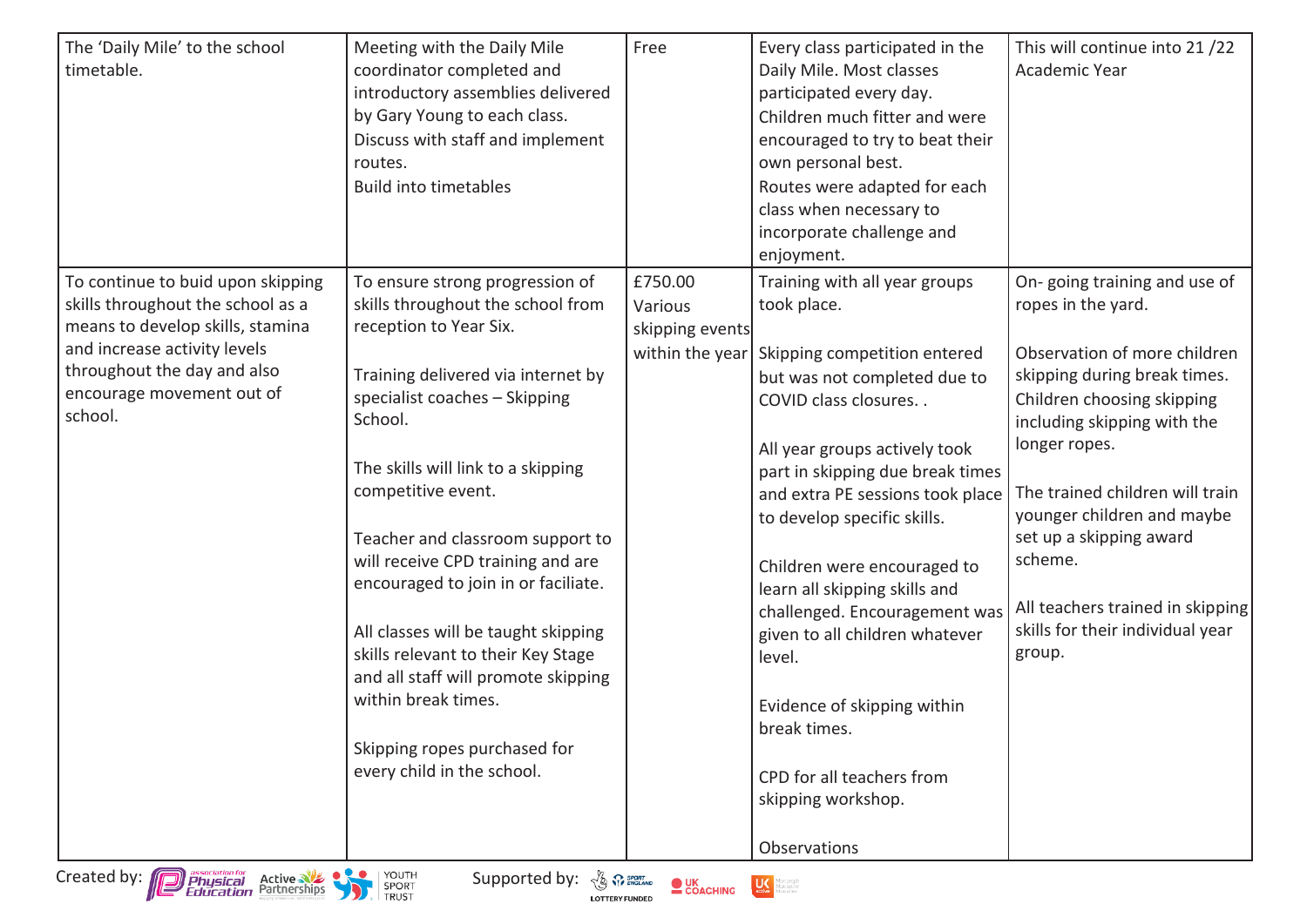|                                                                                                                     |                                                                                                                                                                                           |                      | Pupil conversation                                                                                                                                                                                                                                                                                                                                                                                       |                                                                                                                                                                                                                                                                                        |
|---------------------------------------------------------------------------------------------------------------------|-------------------------------------------------------------------------------------------------------------------------------------------------------------------------------------------|----------------------|----------------------------------------------------------------------------------------------------------------------------------------------------------------------------------------------------------------------------------------------------------------------------------------------------------------------------------------------------------------------------------------------------------|----------------------------------------------------------------------------------------------------------------------------------------------------------------------------------------------------------------------------------------------------------------------------------------|
| Continue to encourage walking,<br>scooting and cycling to school.                                                   | Through newsletters and links to<br>government initiatives - walk to<br>school week.                                                                                                      | Free                 | Increased numbers took part in<br>the bike to school week.<br>Cycling proficiency week - all<br>children able to participated an<br>increased number of children<br>tried to walk, scoot or ride to<br>school<br>Encouragement of younger<br>siblings to ride, scoot to walk to<br>school.<br>Number of bikes and scooters in<br>the bike sheds increased.<br>More parents coming to school<br>on bikes. | Continue to work closely with<br>children, parents and<br>government initiatives to<br>increase the number of pupils<br>who use these methods to<br>travel to school.<br><b>Active Travel local</b><br>representative contacted with<br>a link to compete for a school<br>award 21/22. |
| To timetabled PE sessions during<br>the week (including specialist<br>coaches) to ensure PE is regularly<br>taught. | $\overline{\text{To}}$ ensure a timetable slot of hall or<br>MUGA is available weekly for PE for<br>each year group.                                                                      | £5780.00<br>£3417.00 | Planned engagement of all<br>pupils in regular physical activity<br>throughout the school.                                                                                                                                                                                                                                                                                                               | PE within school will be of an<br>increased quality and in line<br>with the new requirements of<br>the National Curriculum.                                                                                                                                                            |
|                                                                                                                     | To ensure all children participate.<br>To provide a specialist coach for<br>each year group.<br>To provide resources and a scheme<br>of work for lessons not taught by<br>the specialist. | £2700.00             | Focus on ensuring upper KS2<br>children are keen to continue to<br>add sport into their lifestyle.<br>An increase in the number of<br>children accessing better quality<br>PE lessons leading to an increase<br>in children's ability and<br>achievements in PE.                                                                                                                                         | Additionally, teachers will be<br>made aware of Ofsted's<br>criteria to achieve an<br>outstanding lesson. An<br>increased number of children<br>will access better quality PE<br>lessons leading to an increase<br>in children's ability and                                           |





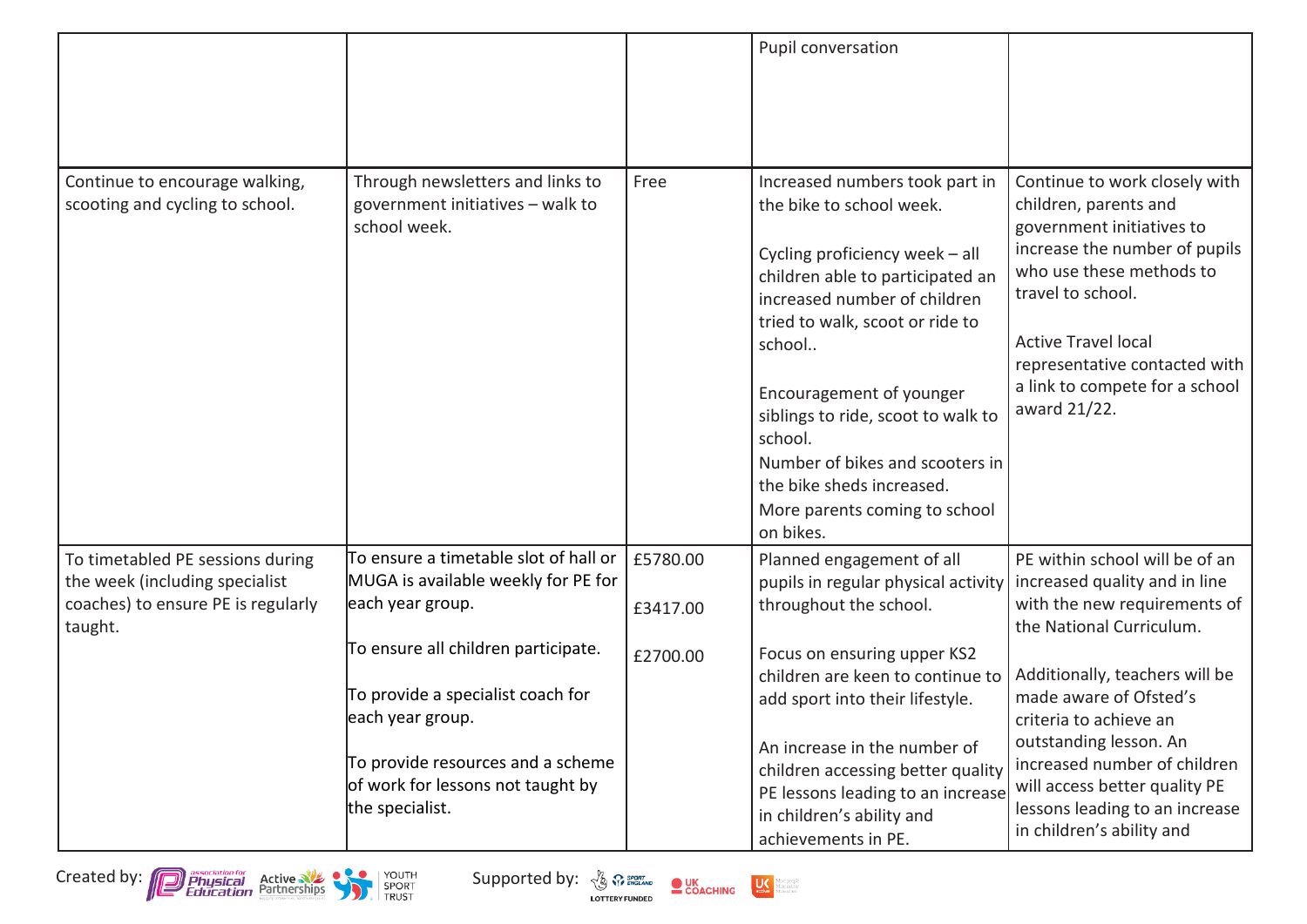|                                                                                                                                                                         | To link out of school clubs to the<br>sports taught in school and add<br>different ones to develop skills.<br>To buy into the School Sports<br>Partnership programme to develop<br>links to competition, new initiatives<br>and new sports. |                       | Pupils have been seen to be<br>active, involved and enjoying<br>their PE lessons. Verbal<br>feedback from pupils is very<br>good.<br>New opportunities to learn a<br>new sport/new skills lead by<br>specialist coach.<br>All pupils receiving PE<br>entitlement. | achievements in PE.<br>Ensure all year groups receive<br>coaching.                                                                    |
|-------------------------------------------------------------------------------------------------------------------------------------------------------------------------|---------------------------------------------------------------------------------------------------------------------------------------------------------------------------------------------------------------------------------------------|-----------------------|-------------------------------------------------------------------------------------------------------------------------------------------------------------------------------------------------------------------------------------------------------------------|---------------------------------------------------------------------------------------------------------------------------------------|
| Key indicator 2: The profile of PESSPA being raised across the school as a tool for whole school improvement                                                            |                                                                                                                                                                                                                                             |                       |                                                                                                                                                                                                                                                                   | Percentage of total allocation:                                                                                                       |
| Intent                                                                                                                                                                  | Implementation                                                                                                                                                                                                                              |                       | Impact                                                                                                                                                                                                                                                            | $\%$                                                                                                                                  |
| Your school focus should be clear<br>what you want the pupils to know<br>and be able to do and about<br>what they need to learn and to<br>consolidate through practice: | Make sure your actions to achieve<br>are linked to your intentions:                                                                                                                                                                         | Funding<br>allocated: | Evidence of impact: what do<br>pupils now know and what<br>can they now do? What has<br>changed?:                                                                                                                                                                 | Sustainability and suggested<br>next steps:                                                                                           |
| To continue to keep all staff up to date<br>of all new developments within PE.                                                                                          | Attend all PE coordinator meetings.<br>Read new articles on the AFPE website<br>and other websites.<br>Feedback to staff regularly<br>School Sports Partnership CPD training.                                                               | £2700                 | Pupils will benefit from any new<br>initiatives and up to date<br>information on curriculum and club<br>links<br>Staff are kept up to date with new<br>initiatives.                                                                                               | To continue to keep up to date<br>any new developments within PE<br>and feedback this information to<br>staff through INSET or email. |
|                                                                                                                                                                         |                                                                                                                                                                                                                                             |                       |                                                                                                                                                                                                                                                                   |                                                                                                                                       |





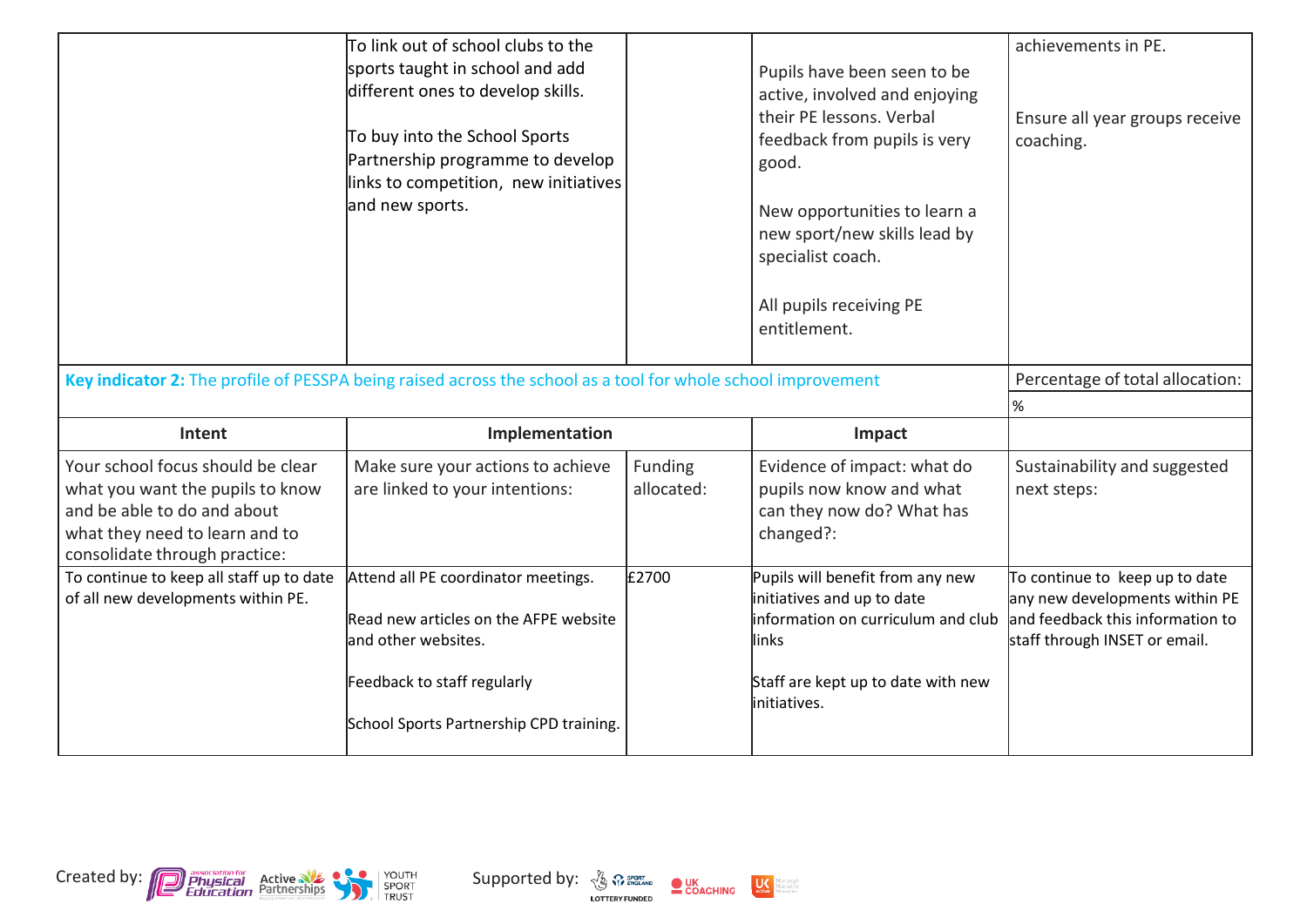| To celebrate sporting achievements in                                                                                     | Every week sporting certificates and                                                                                                                                                                                                                                                                                                                                        | Trophy    | Increased number of children                                                                                                                                           | On going celebration assemblies                                                                                                                                                      |
|---------------------------------------------------------------------------------------------------------------------------|-----------------------------------------------------------------------------------------------------------------------------------------------------------------------------------------------------------------------------------------------------------------------------------------------------------------------------------------------------------------------------|-----------|------------------------------------------------------------------------------------------------------------------------------------------------------------------------|--------------------------------------------------------------------------------------------------------------------------------------------------------------------------------------|
| the weekly assembly                                                                                                       | trophies will be celebrated in the Friday Certificates<br>assembly.                                                                                                                                                                                                                                                                                                         |           | entering events, clubs and sharing<br>news of their success.                                                                                                           | to showcase certificates and<br>trophies.<br>Pupils encouraged to achieve                                                                                                            |
|                                                                                                                           | Ensure the whole school is aware of the<br>importance of PE and Sport and to<br>encourage all pupils to aspire to get<br>involved.<br>Achievements celebrated in lessons and                                                                                                                                                                                                |           | The profile of sporting achievements success in PE.<br>in school will be raised.                                                                                       |                                                                                                                                                                                      |
|                                                                                                                           | during Friday celebration assembly.<br>Weekly Sports Award started in all<br>classes.                                                                                                                                                                                                                                                                                       |           |                                                                                                                                                                        |                                                                                                                                                                                      |
| To share the success of sporting role<br>models with the school community.                                                | Gary Young from the Daily Mile<br>discussed sporting personalities linked<br>to this initiative so pupils can identify<br>with their success and aspire to be a<br>local sporting hero.<br>Due to COVID restriction we have only<br>had Sunderland FC in this year but we<br>have been involved with ACTi 5 on live<br>linking various sporting personalities to<br>sports. | Donations | To inspire the children and<br>encourage participation into more<br>activities and to show the children<br>that sporting personalities come<br>from all walks of life. | Find any links which the children<br>are interested in.<br>Invite sporting personalities from<br>other sporting professions to<br>ensure a wide range.<br>Possibly Athletics / Dance |
| To raise the importance of sport by<br>continuing to update a notice board in<br>school to raise profile of PE and Sport. | Create a new display on the board in<br><b>KS1</b> with current PE initiatives or<br>levents.<br>linvolve children to add comments<br>or writing to match.                                                                                                                                                                                                                  |           | The diplays will promote PESSPA<br>land the children and staff will<br>both be involved.                                                                               | <b>Regular Updates</b>                                                                                                                                                               |

| Key indicator 3: Increased confidence, knowledge and skills of all staff in teaching PE and sport | Percentage of total allocation:                         |                                             |
|---------------------------------------------------------------------------------------------------|---------------------------------------------------------|---------------------------------------------|
|                                                                                                   |                                                         |                                             |
| Intent                                                                                            | Implementation                                          |                                             |
| Your school focus should be clear<br>what you want the pupils to know                             | Make sure your actions to<br>achieve are linked to your | Sustainability and suggested<br>next steps: |





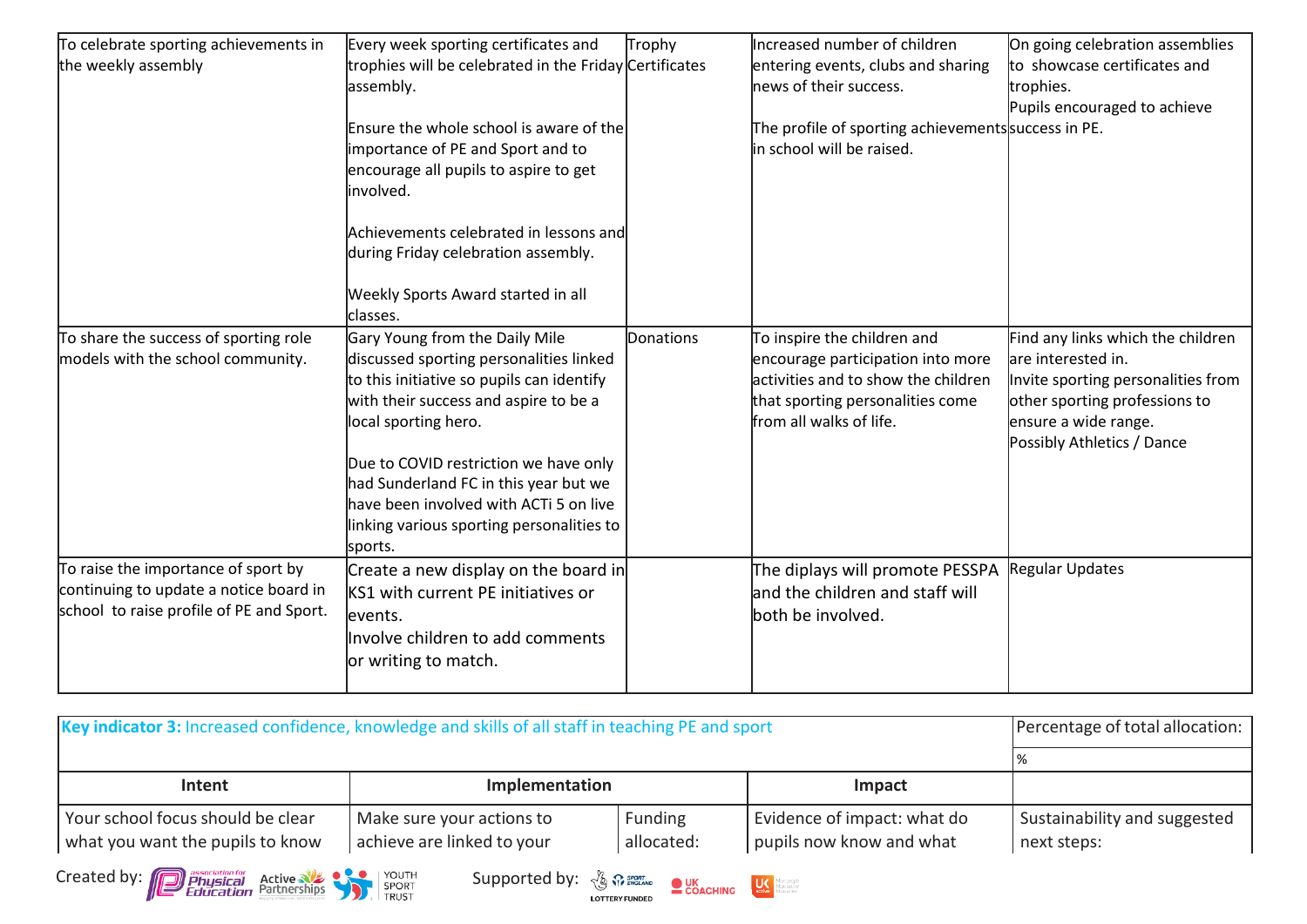| and be able to do and about<br>what they need to learn and to<br>consolidate through practice:                                                                                           | intentions:                                                                                                                                                                                                                                                                                                                                                                |                         | can they now do? What has<br>changed?:                                                                                |                                                                                                             |
|------------------------------------------------------------------------------------------------------------------------------------------------------------------------------------------|----------------------------------------------------------------------------------------------------------------------------------------------------------------------------------------------------------------------------------------------------------------------------------------------------------------------------------------------------------------------------|-------------------------|-----------------------------------------------------------------------------------------------------------------------|-------------------------------------------------------------------------------------------------------------|
| To ensure the all staff in school are<br>given the opportunity to develop<br>their confidence, knowledge and<br>skills in teaching PE and sport by<br>working alongside a specialised PE | Employ two specialist coaches to<br>work in school alongside the<br>class teacher.<br>Teachers will be provided with                                                                                                                                                                                                                                                       | Figures added<br>above. | Informal lesson observations<br>show teaching to be very good<br>and outstanding.<br>Class teacher P.E. knowledge and | Teachers will continually be<br>developed to enable them to<br>teach their own lessons more<br>effectively. |
| coach.                                                                                                                                                                                   | CPD in areas of the curriculum<br>and other areas. On occasions                                                                                                                                                                                                                                                                                                            |                         | skills have improved.                                                                                                 |                                                                                                             |
|                                                                                                                                                                                          | they will work with smaller<br>groups to excel specific P.E. skills<br>in upper KS2.                                                                                                                                                                                                                                                                                       |                         | Pupils skill development has<br>improved.                                                                             |                                                                                                             |
|                                                                                                                                                                                          | One specialist teacher will work<br>with the KS1 teachers and class<br>to further develop teacher                                                                                                                                                                                                                                                                          |                         | Class registers show all children<br>are participating.                                                               |                                                                                                             |
|                                                                                                                                                                                          | knowledge and improve the skills<br>of pupils.<br>Specialist coaching to work<br>alongside teachers in lower key<br>stage Two.                                                                                                                                                                                                                                             |                         | Classroom assistants knowledge<br>developed due to observations.<br>Participation in linked out of<br>school clubs.   |                                                                                                             |
|                                                                                                                                                                                          | CW to coach Year Five and Six.<br>KM to coach Year Three and Four.<br>SAFC to coach Year Three and<br>Four.<br>KM to teach / KS1 alongside<br>teacher.<br>Teacher / CA to observe specific<br>lessons to develop own skills when<br>either delivering or supporting<br>within a lesson.<br>To encourage children from the<br>year groups to attend out of<br>school clubs. |                         | Pupil Conversations.<br><b>Class Registers</b><br>Drop in's<br>Timetable<br><b>Lesson Plans</b><br>Assessment         |                                                                                                             |



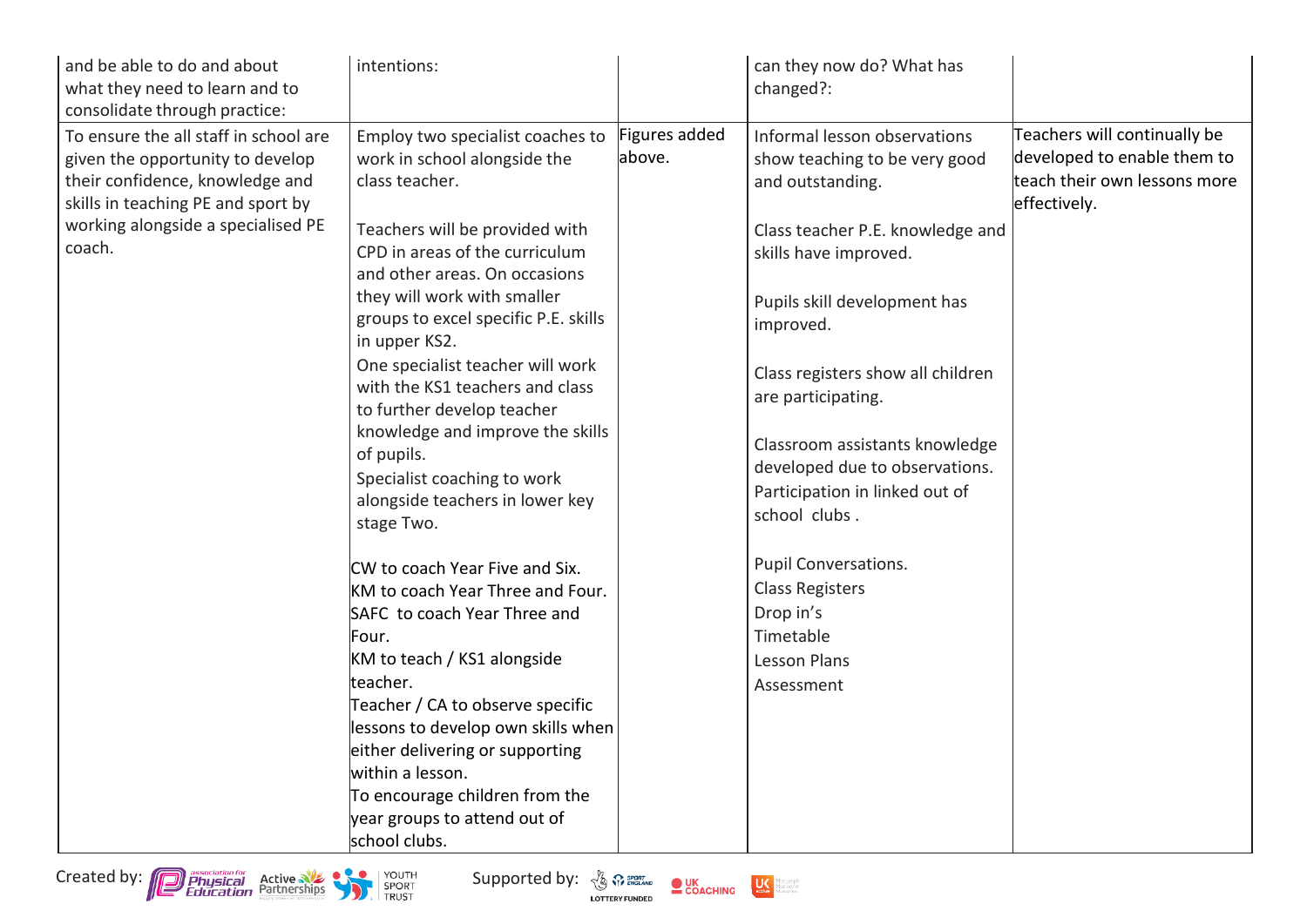|                                                                                                                                                                         | Dance Coach - KS1                                                                            |                       |                                                                                                                                   |                                                                                    |
|-------------------------------------------------------------------------------------------------------------------------------------------------------------------------|----------------------------------------------------------------------------------------------|-----------------------|-----------------------------------------------------------------------------------------------------------------------------------|------------------------------------------------------------------------------------|
| Development in skipping skills                                                                                                                                          | All staff to watch and deliver the<br>skipping workshop presentations<br>by skipping school. |                       | All staff knowledgeable about the Ongoing skipping teaching in<br>various skipping skills and how to future years.<br>teach them. |                                                                                    |
| To buy into the South Tyneside<br>Sports partnership                                                                                                                    | To be given opportunities to<br>attend CPD by South Tyneside<br>Sports partnership           |                       | Staff and co-ordinator will be<br>kept up to date with current<br>events and training.                                            | To build upon current<br>knowledge and train others<br>lless skilled in this area. |
| Key indicator 4: Broader experience of a range of sports and activities offered to all pupils                                                                           |                                                                                              |                       |                                                                                                                                   | Percentage of total allocation:                                                    |
| Intent                                                                                                                                                                  | Implementation                                                                               |                       | Impact                                                                                                                            |                                                                                    |
| Your school focus should be clear<br>what you want the pupils to know<br>and be able to do and about<br>what they need to learn and to<br>consolidate through practice: | Make sure your actions to<br>achieve are linked to your<br>intentions:                       | Funding<br>allocated: | Evidence of impact: what do<br>pupils now know and what<br>can they now do? What has<br>changed?:                                 | Sustainability and suggested<br>next steps:                                        |





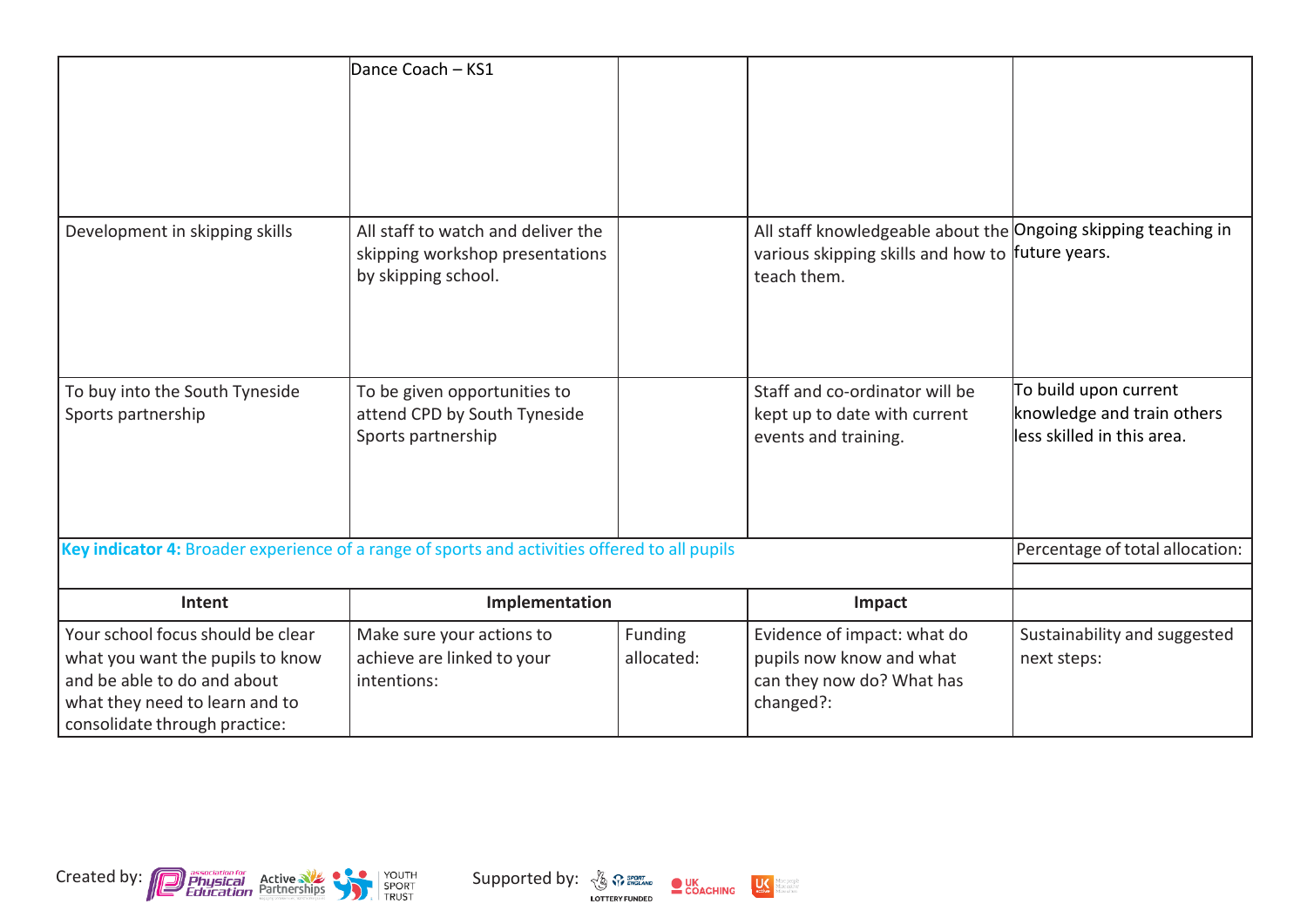| To continue to carry out a P.E.<br>resource audit<br>of the full school for safety and<br>renewal of equipment to ensure there to broaden the range of PE<br>are enough resources for a range of<br>sports and activities. | The purchasing of new equipment $ E765 $<br>will enable staff to teach better PE<br>lessons and skills and allow them<br>activities and skills developed<br>within those Iessons |                     | Receipts<br>To purchase new mats for<br>PE lessons.                                                                                                                                                                                                                                                                                                                                                                                                                  | Staff will be able to teach safer<br>PE lessons and skills.                                                                                                                                                                                                                                                                                                                  |
|----------------------------------------------------------------------------------------------------------------------------------------------------------------------------------------------------------------------------|----------------------------------------------------------------------------------------------------------------------------------------------------------------------------------|---------------------|----------------------------------------------------------------------------------------------------------------------------------------------------------------------------------------------------------------------------------------------------------------------------------------------------------------------------------------------------------------------------------------------------------------------------------------------------------------------|------------------------------------------------------------------------------------------------------------------------------------------------------------------------------------------------------------------------------------------------------------------------------------------------------------------------------------------------------------------------------|
| To introduce new sports and build<br>upon existing sports / skills.                                                                                                                                                        | Introduce a range of<br>new skills on sports<br>day.<br>$CW$ – range of new athletic skills -<br>throwing<br>KM - Games skill Development<br>Develop dance skills                | Cost shown<br>above | Photographs<br><b>P</b> Pupil conversation<br><b>Receipts</b><br>2 New opportunities to learn new<br>sports<br>/skills provided in both curriculum with skills they need to reduce<br>and after school clubs. Strong links anger, manage anxiety and<br>also given in these clubs to<br>clubs in the area.<br>Opportunities for children to<br>attend after school clubs and<br>ultimately to<br>improve chances of excelling in<br>sports (clearer talent pathways) | Continue to develop and<br>further club links.<br>These sessions equip children<br>build resilience. Teachers<br>supporting will be able to take<br>some strategies used to class<br>and to future lessons delivered<br>by themselves.<br>Continue to offer a wide range<br>of activities both within and<br>outside the curriculum in order<br>to get more pupils involved. |



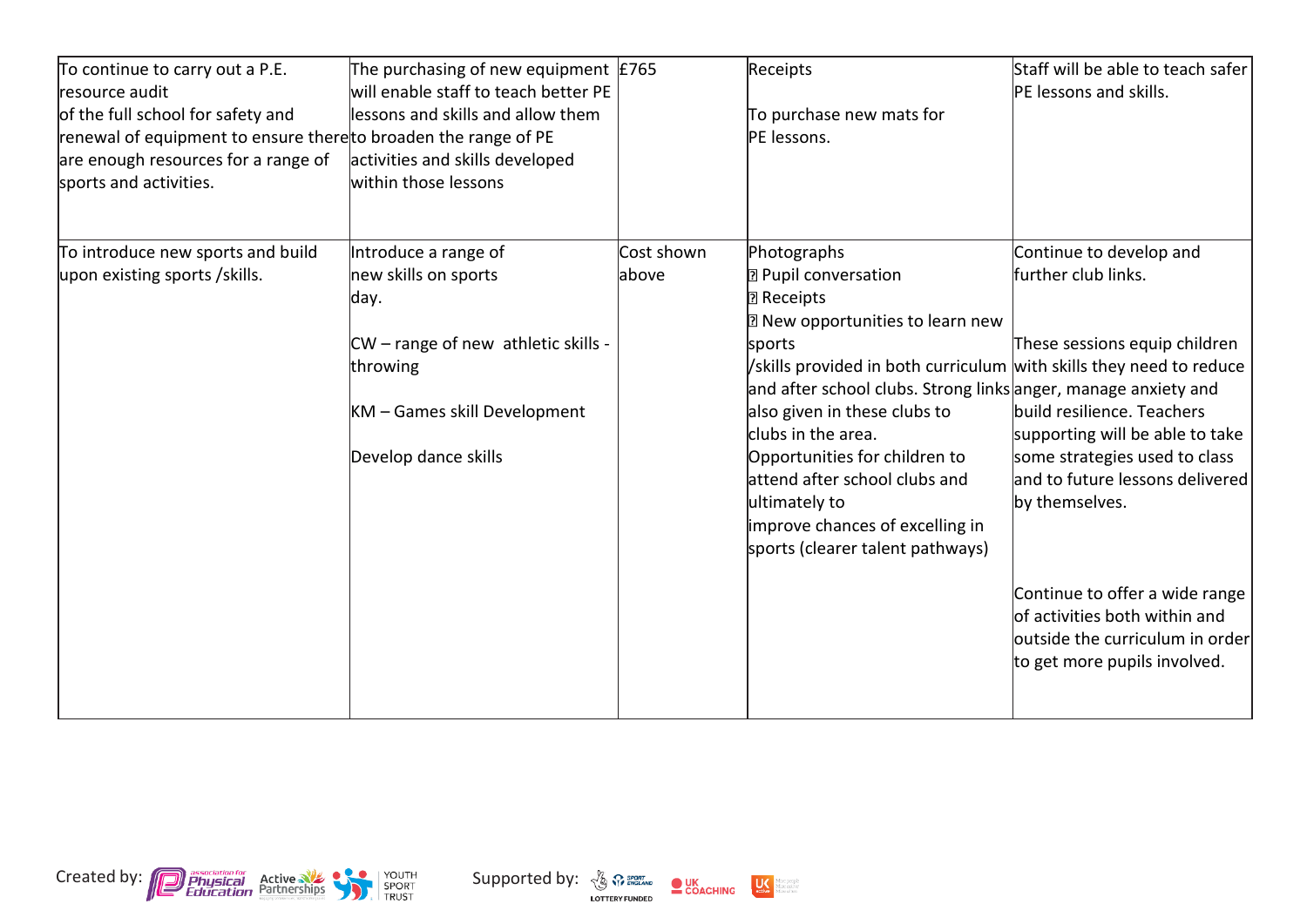| Focus on the mental impact of Covid<br>as well as physical for those children<br>who are inactive and do not usually<br>take up sporting provision provided<br>at school and those children who<br>develop to de- clutter their minds to<br>make them physically and mentally<br>stronger. | Mindfulness sessions for all year<br>groups to start the year then again<br>in Year Six towards the end of the<br>vear.<br>Send a questionnaire or ask<br>children who do not attend the<br>reasons why.<br>Ask if they would like any other<br>club which is currently not on<br>loffer. | Mindfulness sessions provides a<br>time and space for our most<br>vulnerable children<br>With the addition of new clubs<br>should lead to an increase in<br>children participating in sport in<br>school.<br>WIDER IMPACT AS A RESULT OF<br><b>ABOVE</b><br>Increase in the number of<br>children participating in<br>lessons resulting in<br>progress and achievement<br>in curriculum PE improving<br>year on year.<br>Most children enjoy PE and<br>sport and want to get<br>involved in more activities. | Focus particularly on those<br>pupils who do not take up<br>additional PE and Sport<br>opportunities. |
|--------------------------------------------------------------------------------------------------------------------------------------------------------------------------------------------------------------------------------------------------------------------------------------------|-------------------------------------------------------------------------------------------------------------------------------------------------------------------------------------------------------------------------------------------------------------------------------------------|--------------------------------------------------------------------------------------------------------------------------------------------------------------------------------------------------------------------------------------------------------------------------------------------------------------------------------------------------------------------------------------------------------------------------------------------------------------------------------------------------------------|-------------------------------------------------------------------------------------------------------|
|                                                                                                                                                                                                                                                                                            |                                                                                                                                                                                                                                                                                           | Pupils seem calmer and use<br>strategies taught in lessons to<br>reduce any worries.                                                                                                                                                                                                                                                                                                                                                                                                                         |                                                                                                       |





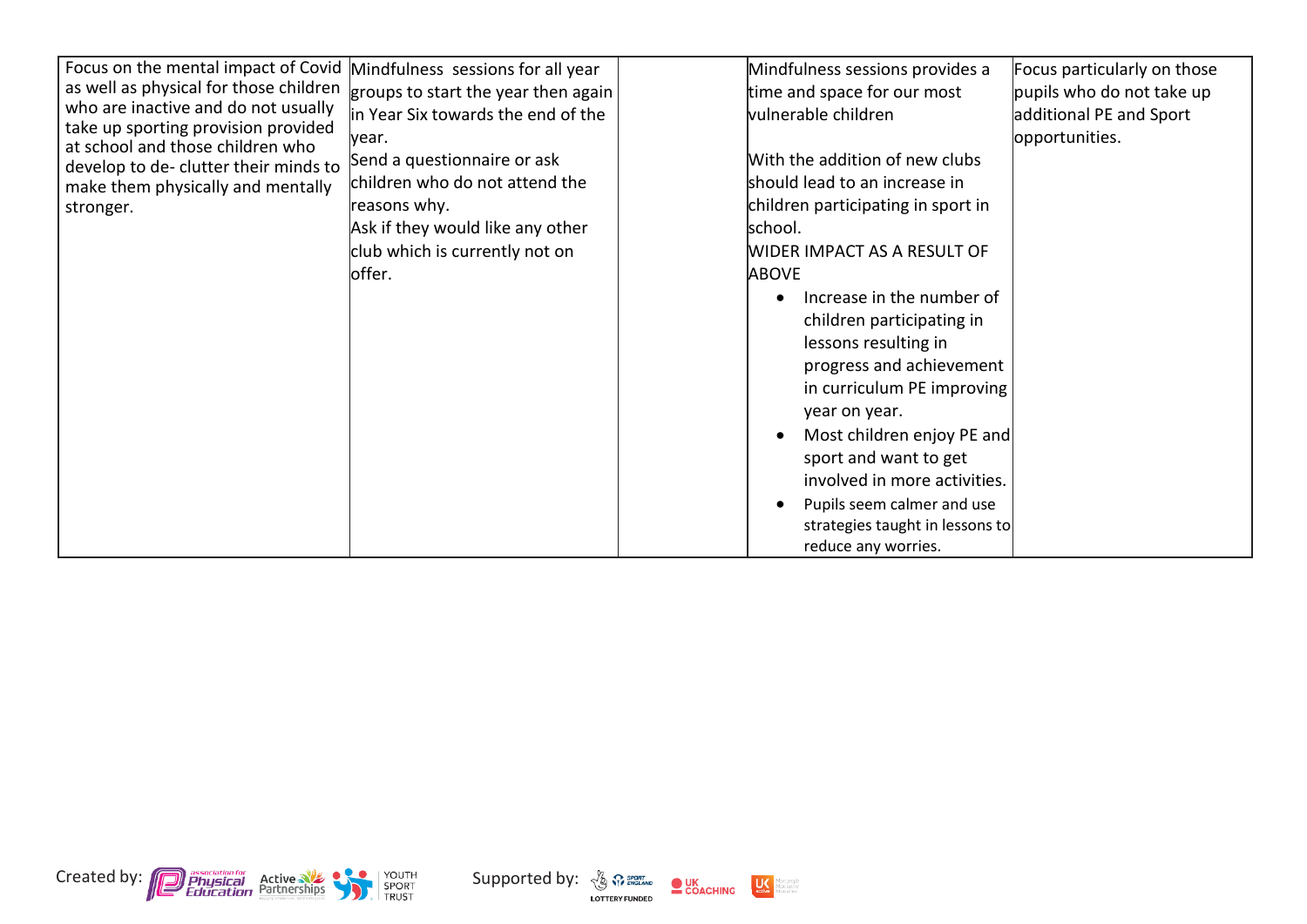|                                                                                                                                                                                            | Key indicator 5: Increased participation in competitive sport                                           |                       |                                                                                                                                                                                                   | Percentage of total allocation:                                                                                                                |
|--------------------------------------------------------------------------------------------------------------------------------------------------------------------------------------------|---------------------------------------------------------------------------------------------------------|-----------------------|---------------------------------------------------------------------------------------------------------------------------------------------------------------------------------------------------|------------------------------------------------------------------------------------------------------------------------------------------------|
|                                                                                                                                                                                            |                                                                                                         |                       |                                                                                                                                                                                                   | $\%$                                                                                                                                           |
| Intent                                                                                                                                                                                     | Implementation                                                                                          |                       | Impact                                                                                                                                                                                            |                                                                                                                                                |
| Your school focus should be clear<br>what you want the pupils to know<br>and be able to do and about<br>what they need to learn and to<br>consolidate through practice:                    | Make sure your actions to<br>achieve are linked to your<br>intentions:                                  | Funding<br>allocated: | Evidence of impact: what do<br>pupils now know and what<br>can they now do? What has<br>changed?:                                                                                                 | Sustainability and suggested<br>next steps:                                                                                                    |
| To buy into the South Tyneside School Ensure children attend festivals<br>Sport Partnership programme and<br>enter more School Sport Network<br>events, school partnership<br>competitions | and competitions.<br>Participate in football and netball<br>events. No leagues took place this<br>year. | £2700                 | As many possible events were<br>attended this year with STSP<br>however COVID did have an<br>impact on many being cancelled.<br>Attending more competitions and<br>events allows more children to | Entry to the School Sport<br>Network events, school<br>partnership competitions and<br>participation in a number of<br>events will be ongoing. |
| To enter multiple teams in a wide<br>variety of different competitions and<br>continue to develop partnerships with                                                                        | School Sport Events.                                                                                    |                       | take part in physical activity.                                                                                                                                                                   | - Introduce additional<br>competitive sports                                                                                                   |
| local clubs and providers<br>To provide opportunities for classes                                                                                                                          | St. Wilfred's partnership $-$ no<br>partnership events re COVID                                         |                       | Competition and playing against<br>other children develops increased<br>confidence and knowledge.                                                                                                 | (intra-level) to<br>increase participation.                                                                                                    |
| to attend regular competitions<br>against other local schools.                                                                                                                             | Ensure travel to competitions is<br>arranged in advance.<br>Enter skipping competitions                 |                       | Competition and development in<br>skills linked to events inspires and                                                                                                                            |                                                                                                                                                |
|                                                                                                                                                                                            | Work with Bryan Levey                                                                                   |                       | motivates children to participate.<br>This has an impact on their                                                                                                                                 |                                                                                                                                                |
|                                                                                                                                                                                            | Liaise with Helen Nuttal St Wilfred<br>link.                                                            |                       | academic studies through<br>improved behaviour and output in<br>llessons.                                                                                                                         |                                                                                                                                                |
|                                                                                                                                                                                            | Confirm attendance to<br>competitions.                                                                  |                       | Linking to sports partnerships                                                                                                                                                                    |                                                                                                                                                |
|                                                                                                                                                                                            | Ensure affiliation fees are up to<br>date.                                                              |                       | provides opportunities for classes<br>to attend regular competitions<br>against other local schools.                                                                                              |                                                                                                                                                |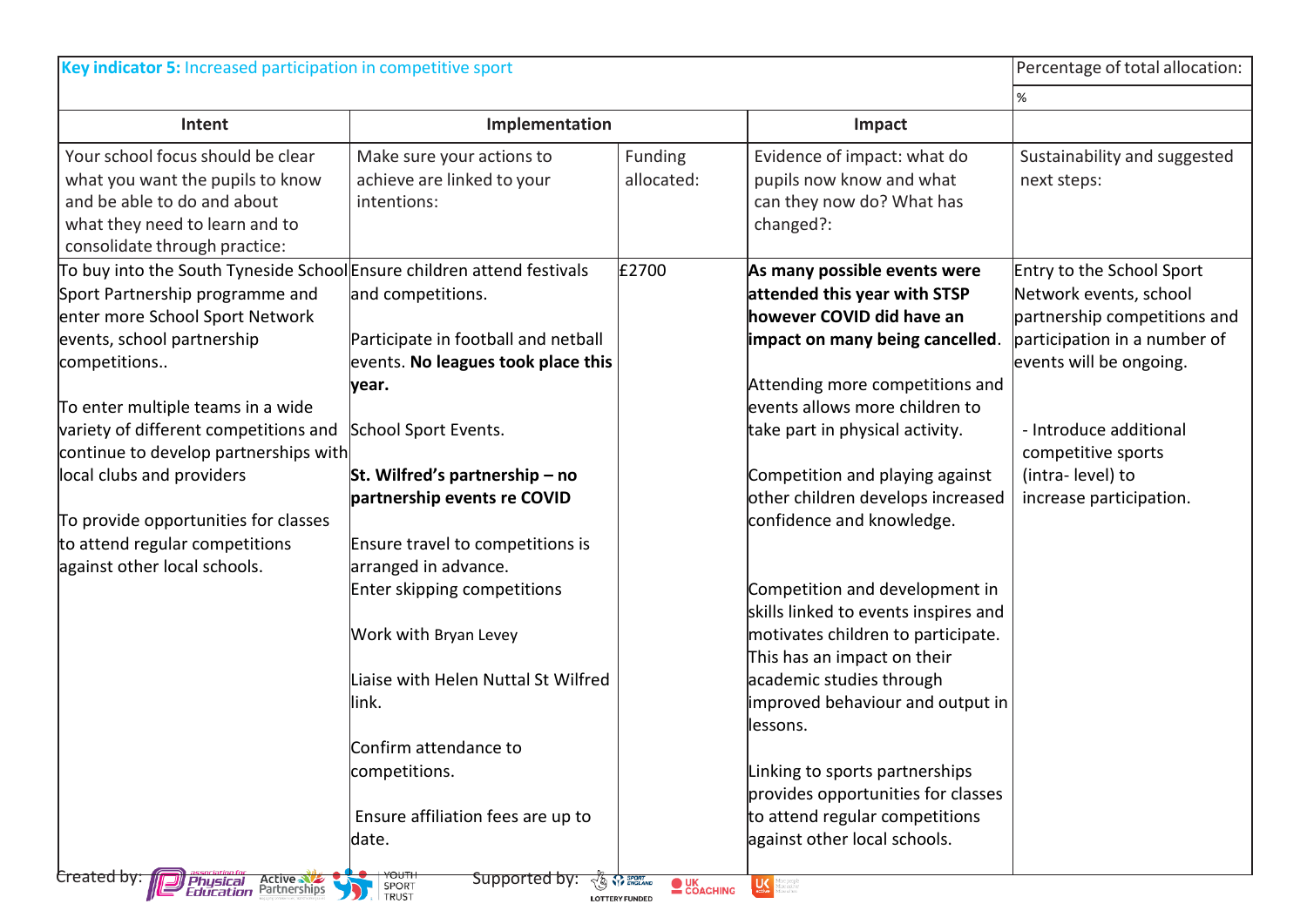| To ensure classes are<br>provided with<br>opportunities to             | Arrange friendly competition -<br>intra school. Some of this was<br>restricted due to mixing bubbles re        | SSP provides opportunities to<br>enter Level 3 competitions if they                  |
|------------------------------------------------------------------------|----------------------------------------------------------------------------------------------------------------|--------------------------------------------------------------------------------------|
| experience a variety of<br>skill development and<br>inter competition. | covid but some intra competition<br>still took place.                                                          | excel in Level 2 competitions.                                                       |
| (Reception - Year 6) to                                                |                                                                                                                | Children will have an increased<br>skill level in PE from better                     |
| participate in<br>competitions with                                    |                                                                                                                | training and leadership resulting in<br>an increased chance of success in            |
| other schools<br>throughout the                                        |                                                                                                                | competitive sport.                                                                   |
| academic year.                                                         |                                                                                                                | These opportunities allow children                                                   |
| <b>Enter Football and</b><br>Netball teams into                        | No Leagues this year                                                                                           | to represent the school to<br>compete against other schools in a                     |
| leagues. Children will                                                 |                                                                                                                | competitive nature. This means<br>more children are taking part in                   |
| be given opportunity to<br>represent the school in                     |                                                                                                                | more physical activity with the<br>added opportunity to be scouted                   |
| girls and boys football<br>teams.                                      |                                                                                                                | to play at club level.                                                               |
| - Introduce additional                                                 |                                                                                                                | WIDER IMPACT AS A RESULT OF                                                          |
| competitive sports<br>(intra-level) to                                 |                                                                                                                | <b>ABOVE</b><br>Improved standards in<br>٠                                           |
| increase participation.                                                |                                                                                                                | games in curriculum time                                                             |
|                                                                        |                                                                                                                | due to development of<br>catching and hitting skills.                                |
|                                                                        |                                                                                                                |                                                                                      |
|                                                                        |                                                                                                                |                                                                                      |
|                                                                        |                                                                                                                |                                                                                      |
|                                                                        |                                                                                                                |                                                                                      |
| Created by: <b>Physical</b> Active                                     | YOUTH<br>Supported by: $\frac{1}{\sqrt{2}}$ $\frac{SPORT}{ENGLAND}$<br>SPORT<br>TRUST<br><b>LOTTERY FUNDED</b> | $\bullet$ UK<br>COACHING<br>$\mathbf{U}$<br>Mare people<br>Mare active<br>Mare often |